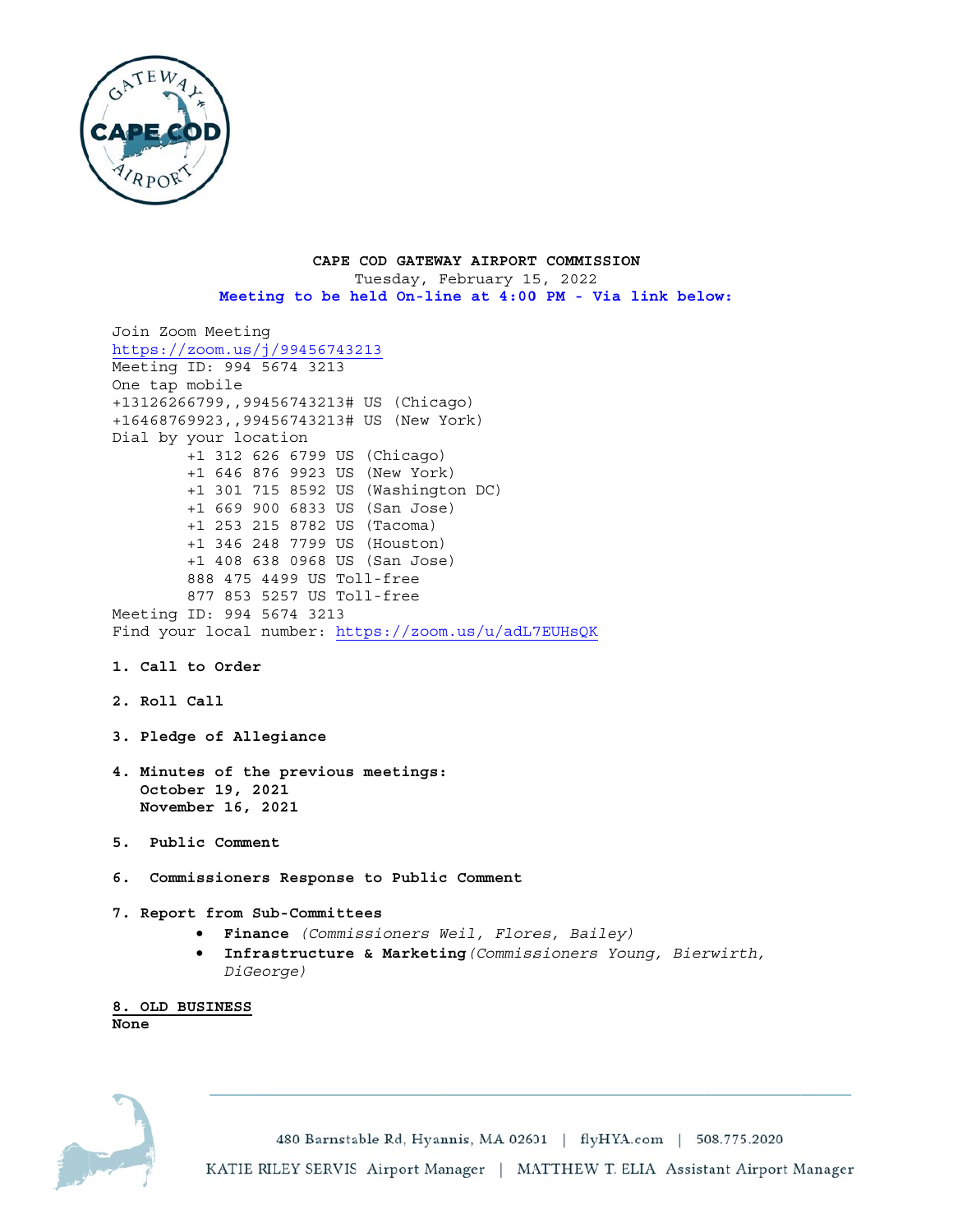## **9. NEW BUSINESS**

**COM0222-1 Approval of execution of the ground lease by and between the Town of Barnstable, acting by and through the Cape Code Gateway Airport Commission (f/k/a Barnstable Municipal Airport Commission), and WS Landing at Hyannis LLC. Notwithstanding the earlier Execution Date of this Lease, the "Effective Date" of this Lease is deemed to be as of September 1, 2024.** 

**COM0222-2 Approval of the LEASE SUBORDINATION, NON-DISTURBANCE, RECOGNITION, AND ATTORNMENT AGREEMENT by and between Town of Barnstable, acting by and through the Cape Cod Gateway Airport Commission, and future Tenants at The Landing at Hyannis** 

**COM0222-3 Approval of Airport Management's Suggested Modified/Updated Airport Rates & Charges for FY2022** 

**COM0222-4 Approval of Airport Management's Suggested FY2023 Airport Operating Budget** 

**COM0222-5 Approval of Amendment #10 to the contract for On-Call Architectural Services by and between Cape Cod Gateway Airport and Fennick McCredie in the amount of \$98,964 for the Airport Aircraft Rescue and Firefighting (ARFF) Airport Operations Renovation.** 

**COM0222-6 Approval of Removal of the Fleet Hangar Door Replacement Project - CARES2** 

#### **10. Report of Special Committees**

- Noise Report (July, October, January, April)
- Yarmouth Representative Comments

#### **Updates:**

- o Airport Master Plan Update
	- o Complete
	- o Final documentation under FAA review
- o Monthly Financial Review
- o Monthly Business Plan Review
- o Upcoming March Finance Items:
	- o Amendments to The Quotient Group Contract for Website Development o Hyannis Hangar LLC (June)
	- o Griffin Avionics Lease (March) Griffin attorney's still
	- reviewing the draft lease not ready for February meetings o Financial/Budget Update (March)
	-
	- o DRAFT RFP for the Air Cape Cod facility (March) executive session
	- o Disposition of the Mildred's Lot (March)
- o Upcoming March Infrastructure Items:
	- o Signage (Airport Access Road)
	- o Business Plan Update February 2022
	- o Website (Continuation)
	- o DRAFT RFP for the Air Cape Cod facility
	- o Upcoming Events
	- o Electric Aircraft Charging Station Policy
- o CARES Act Projects Update
	- o Replacement of T-hangar CARES1 (January/February 2022 Bid),



480 Barnstable Rd, Hyannis, MA 02601 | flyHYA.com | 508.775.2020

KATIE RILEY SERVIS Airport Manager | MATTHEW T. ELIA Assistant Airport Manager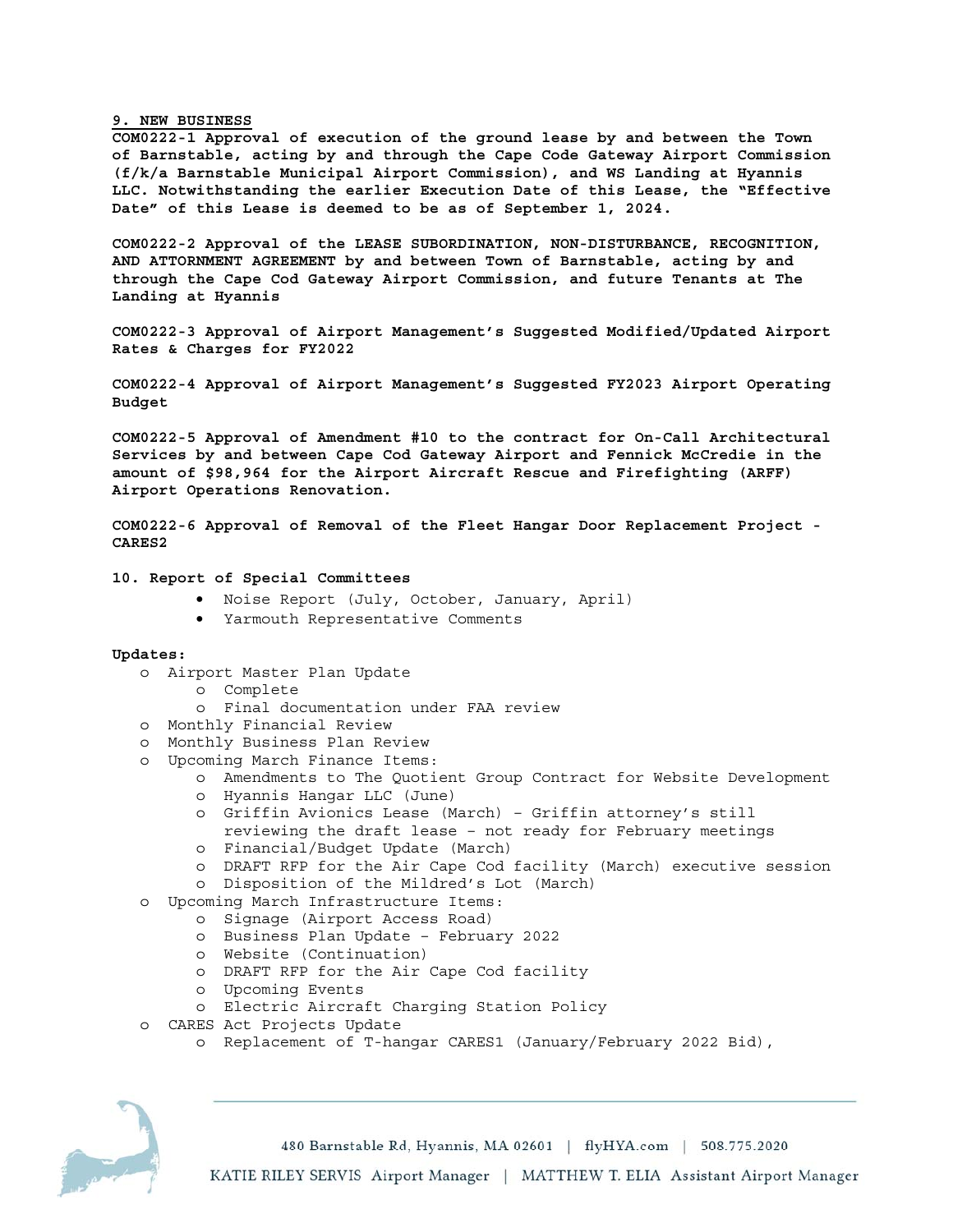- o Mary Dunn Way Extension CARES3 (January/February 2022 Bid).
- o FBO Renovation CARES4 (March/April 2022 Bid)
- o Town of Barnstable Budget
	- o FY2023 Operating Budget to commence October 2021
		- **Internal staff meetings completed**
		- **•** Development underway
- o Airport Environmental Assessment
	- o Epsilon Associates Kickoff Meeting TBD
		- o February 2022 start as long as we have an approved Airport Layout Plan from the FAA
			- We originally anticipated a October start but we must wait for the FAA to complete the review and approval of the proposed projects and that will take 90-days
- o PFOS/Public Involvement Plan & Update
	- o Meeting with DEP on October 1 to go over Audit finding
	- o Continuing data collection and preparing for submittal of the Phase III report to DEP in January 2022 (an extension was granted)
- o Rebranding
	- o Sign Replacement
		- At this point in time, staff has ordered the terminal sign replacement
		- Staff is also getting additional quotes for the replacement of the wooden access signs with the revised stone façade signs with solar lighting.
		- We may not have quotes and graphics to share for the December meeting but we will keep you in the loop
		- o Website Upgrade
			- Website modifications underway and an interactive test website available for Subcommittee review
			- Airport Management continues to work with The Quotient Group on the website.
				- They have Airport Management and Commissioner feedback on look and feel and are making modifications
				- They have new approved photos for use
			- They are continuing to work with the developer on the site
			- A revised page based on Marketing and Infrastructure
- Subcommittee and Management comments is forthcoming o Dates to remember:
	- o Cape Cod Gateway Airport Community Event Series
		- March 31, 2022: Rock Your Garden
		- April 21, 2022: COVID Healthcare Appreciation "Restore and Refresh"
		- May 19, 2022: Cigars & Whiskey featuring Chef Stephen Coe.
			- Tent as a possibility to get away from the terminal
		- Uune xx, 2022: TBD
		- November xx, 2022: Pottery Night
		- December xx, 2022: Holiday Entertaining
- **11. Announcements** Commissioner's Comments
- **12.** Matters not reasonably anticipated by the Chair

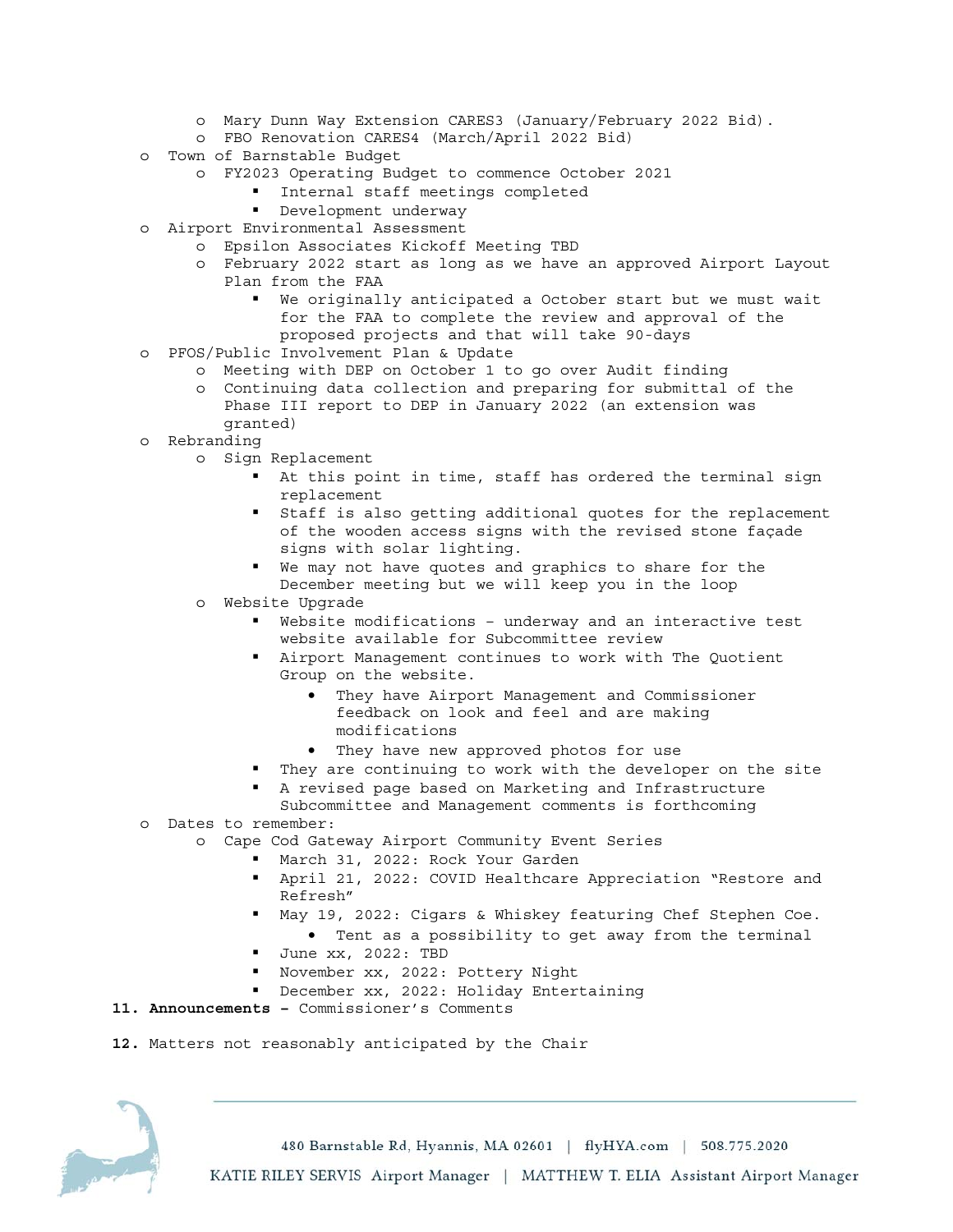### **13. Adjournment** – Next Meeting, March 15, 2022

Please Note: The list of matters, are those reasonably anticipated by the Chair, which may be discussed at the meeting. Not all items listed may in fact be discussed and other items not listed may in fact be discussed and other items not listed may also be brought up for discussion to the extent permitted by law. It is possible that if it so votes, the Commission may go into executive session. The Commission may also act on items in an order other than they appear on this agenda.

#### **AGENDA ITEMS**

**COM0222-1 Approval of execution of the ground lease by and between the Town of Barnstable, acting by and through the Cape Code Gateway Airport Commission (f/k/a Barnstable Municipal Airport Commission), and WS Landing at Hyannis LLC. Notwithstanding the earlier Execution Date of this Lease, the "Effective Date" of this Lease is deemed to be as of September 1, 2024. MOTION** to approve the execution of the ground lease by and between the Town of Barnstable, acting by and through the Cape Code Gateway Airport Commission (f/k/a Barnstable Municipal Airport Commission), and WS Landing at Hyannis LLC. Notwithstanding the earlier Execution Date of this Lease, the "Effective Date" of this Lease is deemed to be as of September 1, 2024. **SPONSOR:** Management **(May be acted upon)** 

# **COM0222-2 Approval of the LEASE SUBORDINATION, NON-DISTURBANCE, RECOGNITION, AND ATTORNMENT AGREEMENT by and between Town of Barnstable, acting by and through the Cape Cod Gateway Airport Commission, and future Tenants at The Landing at Hyannis**

**MOTION** to approve the LEASE SUBORDINATION, NON-DISTURBANCE, RECOGNITION, AND ATTORNMENT AGREEMENT by and between Town of Barnstable, acting by and through the Cape Cod Gateway Airport Commission, and future Tenants at The Landing at Hyannis. **SPONSOR:** Management **(May be acted upon)** 

## **COM0222-3 Approval of Airport Management's Suggested Modified/Updated Airport Rates & Charges for FY2022**

**MOTION** to approve the Airport Management's suggested modified/updated Airport Rates & Charges for Fiscal Year 2022. **SPONSOR:** Finance **(May be acted upon)**

## **COM0222-4 Approval of Airport Management's Suggested FY2023 Airport Operating Budget**

**MOTION** to approve the Airport Management's suggested Fiscal Year 2023 Airport Operating Budget in the amount of \$9,755,049.65. **SPONSOR:** Finance **(May be acted upon)**

# **COM0222-5 Approval of Amendment #10 to the contract for On-Call Architectural Services by and between Cape Cod Gateway Airport and Fennick McCredie in the amount of \$98,964 for the Airport Aircraft Rescue and Firefighting (ARFF) Airport Operations Renovation.**

**MOTION** to approve the Amendment #10 to the contract for On-Call Architectural Services by and between Cape Cod Gateway Airport and Fennick McCredie Architecture in the amount of \$98,964.00 for the Airport Aircraft Rescue and Firefighting (ARFF) Airport Operations Renovation. **SPONSOR:** Finance **(May be acted upon)**